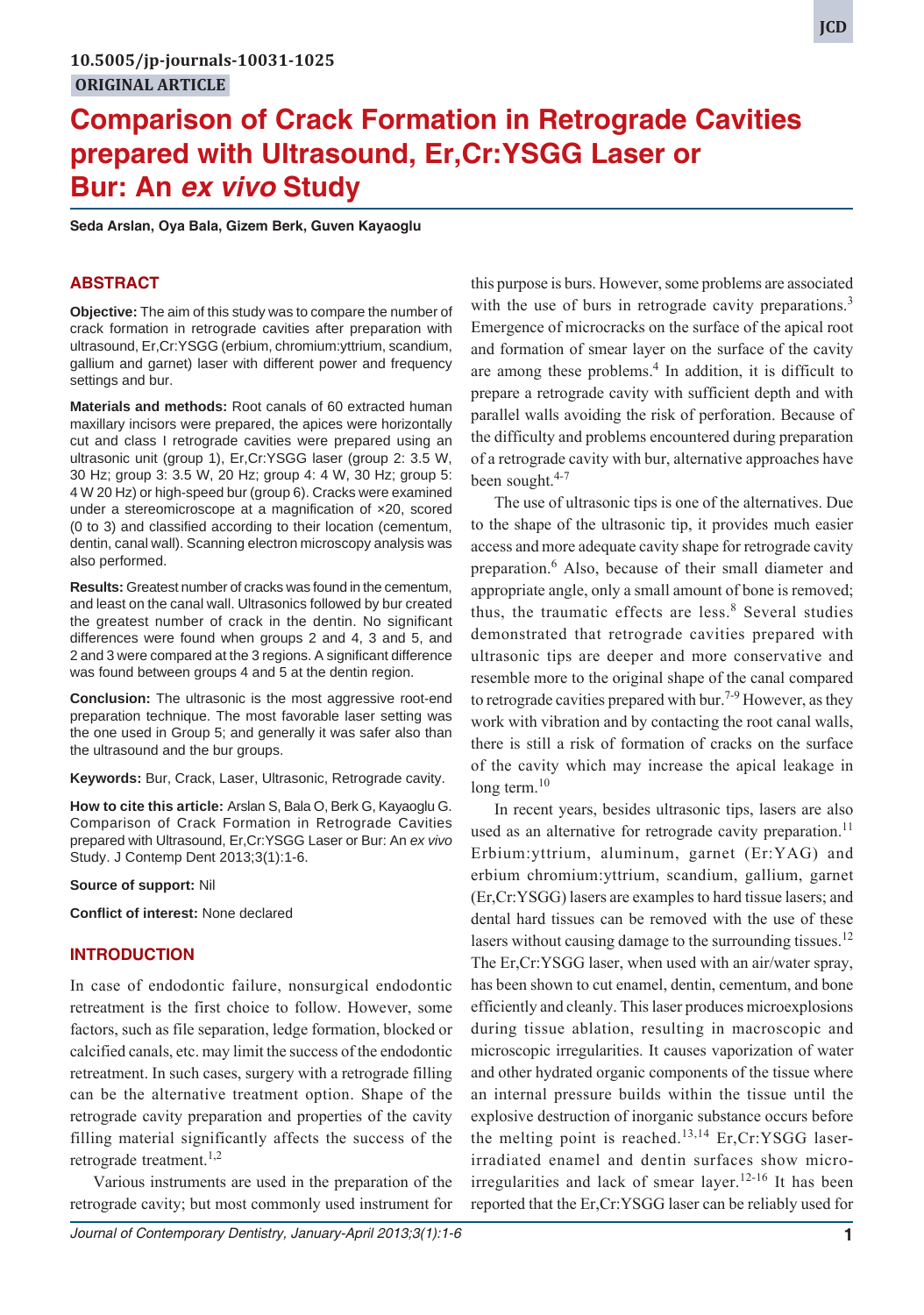the purpose of cutting the tip of the root and retrograde cavity preparation during apical surgery.12,13

It has been argued that formation of cracks on the surface of the retrograde cavity during root-end cutting preparation may affect the success of the treatment. Many studies have shown that the use of ultrasonic instruments in retrograde cavity preparation causes formation of cracks on the surface of the root<sup>7,8,10,11,17</sup> but less crack formation was found for Er, Cr:YSGG laser in comparison to ultrasonics.<sup>17,18</sup> However, in these studies, effects of different frequencies and power settings of the laser systems on the crack formation have not been investigated. Therefore, in this study Er,Cr:YSGG laser was used with two different power and two different frequency settings during retrograde cavity preparation. The aim of this study was to investigate the effects regarding crack formation on the surface of the apical root of Er,Cr:YSGG laser with different frequency and power settings during root end cavity preparation, and to compare them with the results obtained with ultrasonic retrotips and conventional burs.

# **MATERIALS AND METHODS**

# **Sample Preparation**

In this study, 60 human incisor teeth extracted due to prosthetic, orthodontic or periodontal reasons were used. Soft tissue residues on the surface of the teeth were cleaned with a sharp curette. Subsequently, any crack or fracture on the surfaces of the root were examined with a stereomicroscope  $(x10 \text{ Olympus } SZ60, Japan)$ . Teeth with detected cracks and fractures were not included to the study. After this examination, the teeth were kept in 0.9% physiological saline solution until use.

First, the crowns of the teeth were removed by means of a diamond saw. The remaining roots were standardized to a length of 15 mm. Working length was determined as 0.5 mm short of the apical foramen. Root canals were prepared according to the manufacturer's recommendation with a crown-down technique using the ProTaper system (Dentsply Maillefer, Ballaigues, Switzerland). The root canals were irrigated with 2 ml of 2.5% sodium hypochlorite (NaOCl) after each instrument.

After the root canal preparation was completed, 3 mm from the apical end of the root was cut using a high-speed diamond bur (Diatech Diamant AG, Heerbrugg, Switzerland) perpendicular to the long axis of the root. The roots were kept in distilled water until use.

# **Retrograde Cavity Preparation**

Sixty prepared roots were divided into 6 groups including 10 roots each. Retrograde class 1 cavities with 3 mm depth were prepared in these roots.

*Group 1:* Class 1 cavities were prepared using an ultrasonic piezoelectric energy-powered device (P-Max Ultrasonic Scaler, Suprasson, Satelec, France) with a special tip (E32D sapphire tip, NSK, Satelec, France). This ultrasonic device works at 85 to 264 volts and 50/60 Hz power. The ultrasonic device was used at the medium-power setting (Power 8) in accordance with the recommendations of the manufacturer. The ultrasonic tip had a 3 mm length and a 90º angle.

For all the laser groups, an Er,Cr:YSGG laser (Waterlase MD, Biolase, San Clemente, California, USA) having 2,780 nm wavelength was used with a 600 μm diameter and 6 mm length fiberoptic tip.

- *Group 2:* Class 1 cavities were prepared using the Er,Cr:YSGG laser device at 140 μs pulse length (H mode), 30 Hz and 3.5 W with 70% water and 80% air.
- *Group 3:* Class 1 cavities were prepared using the Er,Cr:YSGG laser device at 140 μs pulse length (H mode), 20 Hz and 3.5 W with 70% water and 80% air.
- *Group 4:* Class 1 cavities were prepared using the Er,Cr:YSGG laser device at 140 μs pulse length (H mode), 30 Hz and 4 W with 70% water and 80% air.
- *Group 5:* Class 1 cavities were prepared using the Er,Cr:YSGG laser device at 140 μs pulse length (H mode), 20 Hz and 4 W with 70% water and 80% air.
- *Group 6:* Class 1 cavities were prepared using a stainless steel round bur (DIATECH, Coltene Whaledent, Altstatten, Switzerland) mounted to a traditional highspeed turbine.

In order to ensure that there were no deviations on the depth of the cavities, millimetric-ended periodontal probes were used during preparation.

# **Observation of Cracks on the Apical Root Surface**

After the retrograde cavities were prepared, all surfaces of the samples were examined under a stereomicroscope at a magnification of ×20 (Wild, Heerbrugg, Switzerland). Cracks were classified according to their location (cementum, dentin, canal wall; Fig. 1) and scored as following:

- *Score 0:* No crack
- *Score 1:* 0-5 cracks
- *Score 2:* 5-10 cracks
- *Score 3:* More than 10 cracks

In addition, one sample from each group was coated with gold-palladium (20 Å thickness) and analyzed with scanning electron microscope at a magnification of  $\times 25$ (SEM; JSM-840A, JEOL-Technic Co Ltd, Japan; Fig. 2).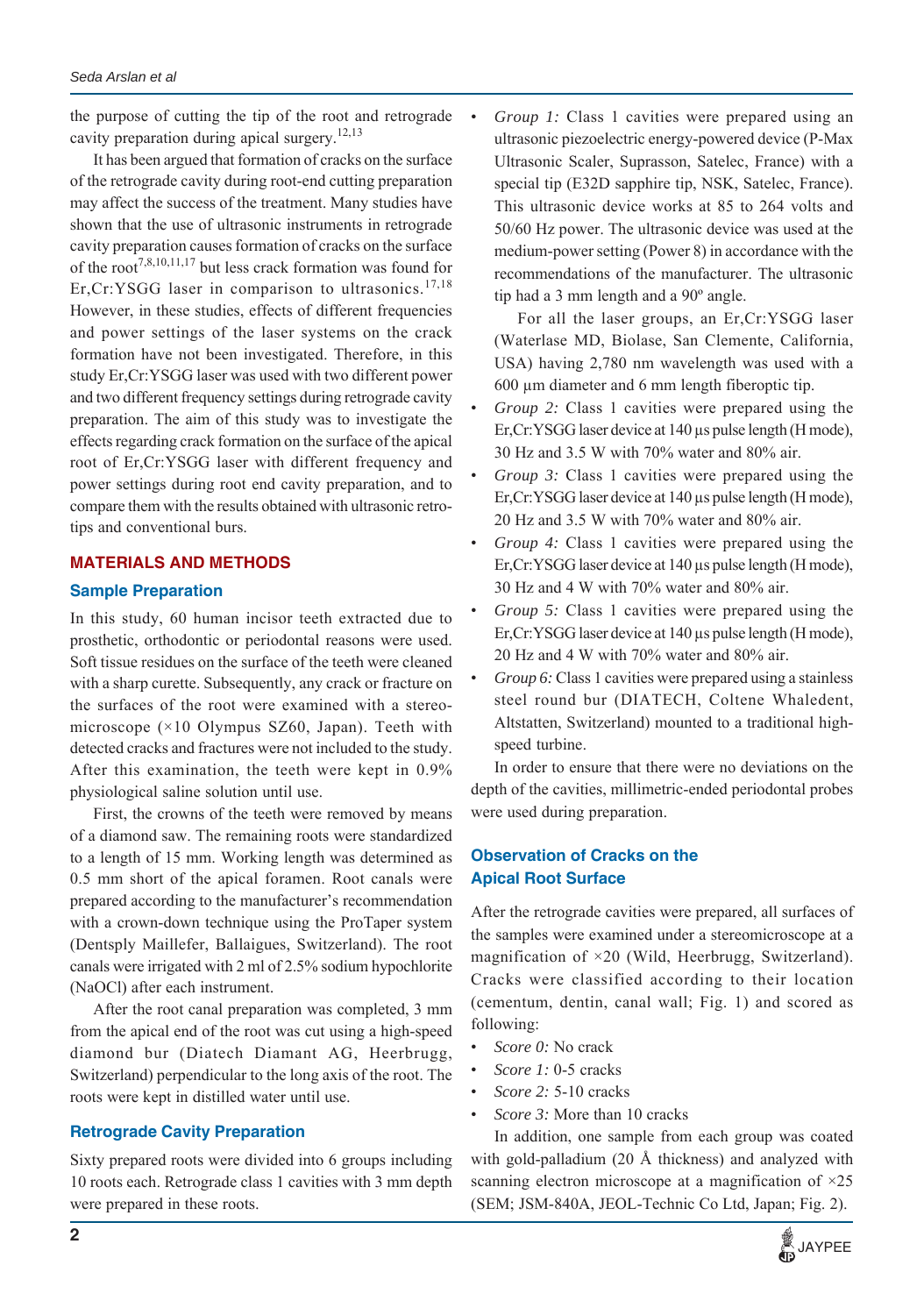Statistical analysis was performed using SPSS for Windows 11.5 package program (Chicago, IL, USA). Significance of the difference between the groups in terms of crack score values was examined using Kruskal-Wallis and nonparametric multiple comparison tests. The statistical significance was set to 5%.

#### **RESULTS**

Crack scores and their distribution (cementum, dentin or canal wall) have been overviewed in Table 1. Statistical comparisons and significant differences between the groups have been shown in Table 2.



**Fig. 1:** A representative sample showing a simultaneous cemental crack (a) dentinal crack (b) and a crack along the canal lumen (c) ×20 magnification

#### **Cemental Cracks**

For all laser groups (groups 2-5), greatest number of crack was found in the cementum region. Among all groups, significant difference was found only between groups 2 and 6 ( $p < 0.05$ ).

#### **Dentinal Cracks**

Number of cracks was significantly greater in group 1 (ultrasonics) compared with the other groups ( $p < 0.05$ ). Group 6 (bur) followed group 1, and significantly had more cracks than the other groups, except group 4 ( $p > 0.05$ ). Groups 3 and 5 had no crack; thus a significant difference was found between these groups and groups 1, 4 and  $6 (p < 0.05)$ . More cracks were seen in group 4 compared to group 2; however, while a tendency for a statistical significance existed, it was not the case ( $p > 0.05$ ).

#### **Canal Wall Cracks**

For all experimental groups, least number of cracks was found in this location. No crack was detected in groups 4 to 6. No significant difference was found between the experimental groups ( $p > 0.05$ ).

#### **DISCUSSION**

In recent years, cavity preparation with the use of lasers capable of cutting dental hard tissues has been very popular.12,13 The manufacturer of the Er,Cr:YSGG laser device used in this study states that it can be used with a



**Fig. 2:** SEM photographs of the six experimental groups (×25 magnification). The ablation effect of the laser can be clearly seen in groups 2 to 5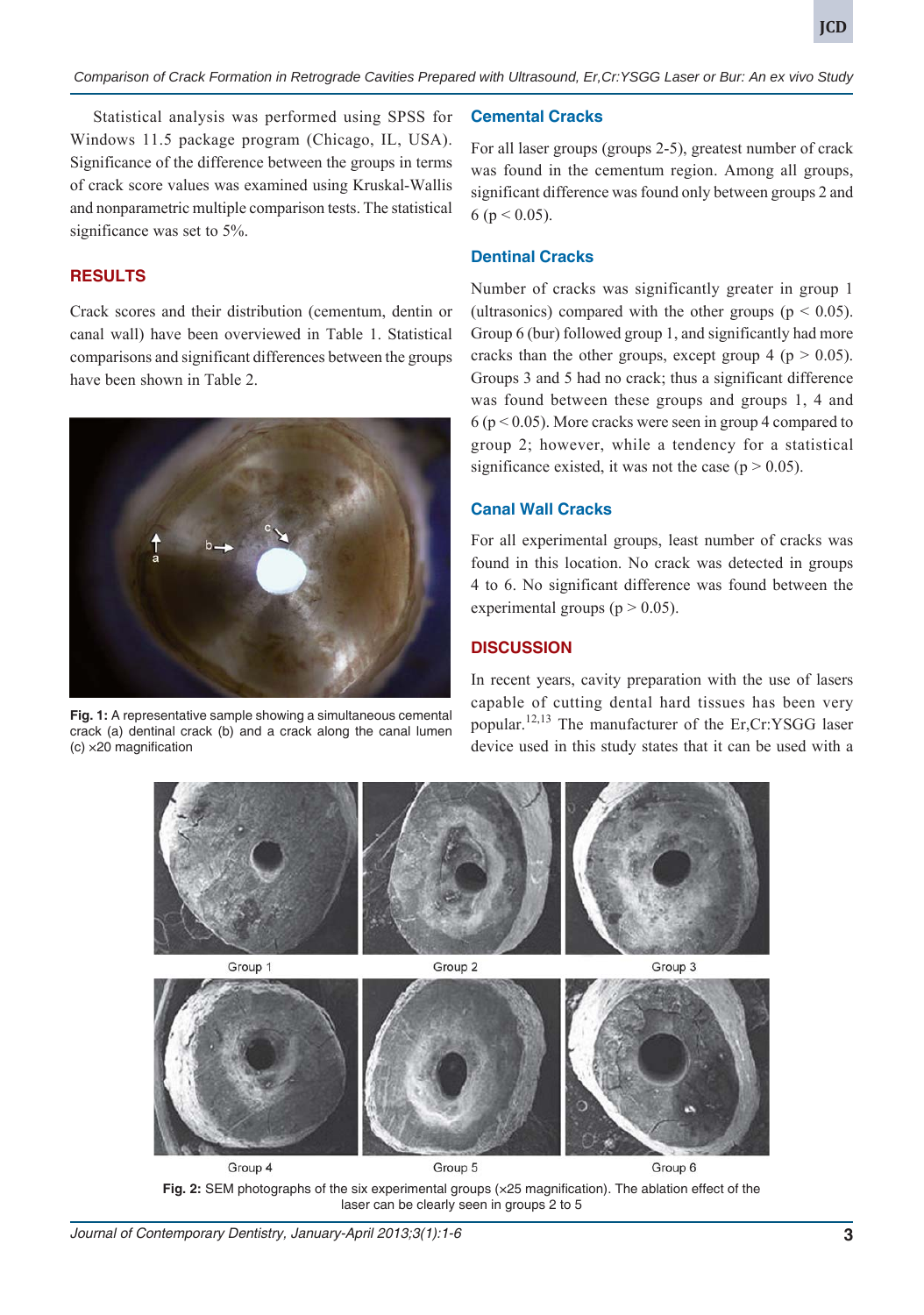frequency of 10 to 50 Hz and 0.1 to 8 W of power range. It has been reported in studies that if this laser is used under insufficient cooling and with high energy, it causes melting and carbonization on the surface of the dentin and causes crack formation on the root surface. Therefore, determination of the optimal operating parameters of this laser is important.<sup>16,19,20</sup>

Some studies have reported that Er,Cr:YSGG laser causes less crack formation compared to bur and ultrasonic tips on the dentin surface during retrograde cavity preparation.7,11,18 However, none of these studies have evaluated the effect of different power and frequency settings during retrograde cavity preparation. Therefore, the Er,Cr:YSGG laser with two different frequencies and two different power settings was tested in this study in order to analyze their effects regarding crack formation on the surface of the root that has been cut prior to testing. Storage conditions and extraction of the teeth used in the study may also cause formation of microcracks on the

root surface. For this reason, the teeth used in this study were examined by a stereomicroscope and teeth with cracks were excluded before the study. Also, the teeth were kept in moist condition in order to prevent them from drying. After preparation of the retrograde cavities, formation of cracks was examined by stereomicroscope and one sample from each group was examined with SEM (Fig. 2).

As a result of our study, total crack number that has formed on the surface of the retrograde cavities with ultrasonic tip was found to be greater than the number of cracks caused by the Er,Cr:YSGG laser or bur. This was especially remarkable in the dentin region. This effect might be related to the high frequency vibration that occurred on the surface of the root with the ultrasonic tip. Our finding is in accordance with other studies that has reported that the retrograde cavity preparation with an ultrasonic tip causes more crack formation on the surface of the retrograde cavity than bur and Er, Cr: YSGG laser.<sup>17,19</sup>

|            | Table 1: Crack scores and their distribution (cementum, dentin, canal wall) for the experimental groups [n $(\%)$ ] |         |         |          |          |         |
|------------|---------------------------------------------------------------------------------------------------------------------|---------|---------|----------|----------|---------|
|            | Group 1                                                                                                             | Group 2 | Group 3 | Group 4  | Group 5  | Group 6 |
| Cementum   |                                                                                                                     |         |         |          |          |         |
| Score 0    | 4(40)                                                                                                               | 2(20)   | 2(20)   | 3(30)    | 4(40)    | 6(60)   |
| Score 1    | 6(60)                                                                                                               | 6(60)   | 8(80)   | 7(70)    | 6(60)    | 4(40)   |
| Score 2    | 0(0)                                                                                                                | 2(20)   | 0(0)    | 0(0)     | 0(0)     | 0(0)    |
| Score 3    | 0(0)                                                                                                                | 0(0)    | 0(0)    | 0(0)     | 0(0)     | 0(0)    |
| Dentin     |                                                                                                                     |         |         |          |          |         |
| Score 0    | 0(0)                                                                                                                | 8(80)   | 10(100) | 3(30)    | 10 (100) | 2(20)   |
| Score 1    | 2(20)                                                                                                               | 2(20)   | 0(0)    | 7(70)    | 0(0)     | 8(80)   |
| Score 2    | 0(0)                                                                                                                | 0(0)    | 0(0)    | 0(0)     | 0(0)     | 0(0)    |
| Score 3    | 8(80)                                                                                                               | 0(0)    | 0(0)    | 0(0)     | 0(0)     | 0(0)    |
| Canal wall |                                                                                                                     |         |         |          |          |         |
| Score 0    | 6(60)                                                                                                               | 6(60)   | 8(80)   | 10 (100) | 10 (100) | 10(100) |
| Score 1    | 4(40)                                                                                                               | 4(40)   | 2(20)   | 0(0)     | 0(0)     | 0(0)    |
| Score 2    | 0(0)                                                                                                                | 0(0)    | 0(0)    | 0(0)     | 0(0)     | 0(0)    |
| Score 3    | 0(0)                                                                                                                | 0(0)    | 0(0)    | 0(0)     | 0(0)     | 0(0)    |

| Table 2: The p-values for binary comparisons of groups. The bold values mean statistical significance |             |             |             |  |  |  |
|-------------------------------------------------------------------------------------------------------|-------------|-------------|-------------|--|--|--|
|                                                                                                       | Cementum    | Dentin      | Canal       |  |  |  |
| Group 1 vs group 2                                                                                    | $p = 0.143$ | p < 0.001   | $p = 1.000$ |  |  |  |
| Group 1 <i>vs</i> group 3                                                                             | $p = 0.378$ | p < 0.001   | $p = 0.362$ |  |  |  |
| Group 1 vs group 4                                                                                    | $p = 0.658$ | $p = 0.006$ | $p = 0.071$ |  |  |  |
| Group 1 vs group 5                                                                                    | $p = 1.000$ | p < 0.001   | $p = 0.071$ |  |  |  |
| Group 1 vs group 6                                                                                    | $p = 0.378$ | $p = 0.017$ | $p = 0.071$ |  |  |  |
| Group 2 vs group 3                                                                                    | $p = 0.552$ | $p = 0.429$ | $p = 0.362$ |  |  |  |
| Group 2 vs group 4                                                                                    | $p = 0.302$ | $p = 0.051$ | $p = 0.071$ |  |  |  |
| Group 2 vs group 5                                                                                    | $p = 0.143$ | $p = 0.429$ | $p = 0.071$ |  |  |  |
| Group 2 vs group 6                                                                                    | $p = 0.021$ | $p = 0.020$ | $p = 0.071$ |  |  |  |
| Group 3 vs group 4                                                                                    | $p = 0.658$ | $p = 0.007$ | $p = 0.362$ |  |  |  |
| Group 3 vs group 5                                                                                    | $p = 0.378$ | $p = 1.000$ | $p = 0.362$ |  |  |  |
| Group 3 vs group 6                                                                                    | $p = 0.081$ | $p = 0.002$ | $p = 0.362$ |  |  |  |
| Group 4 vs group 5                                                                                    | $p = 0.658$ | $p = 0.007$ | $p = 1.000$ |  |  |  |
| Group 4 vs group 6                                                                                    | $p = 0.188$ | $p = 0.692$ | $p = 1.000$ |  |  |  |
| Group 5 vs group 6                                                                                    | $p = 0.378$ | $p = 0.002$ | $p = 1.000$ |  |  |  |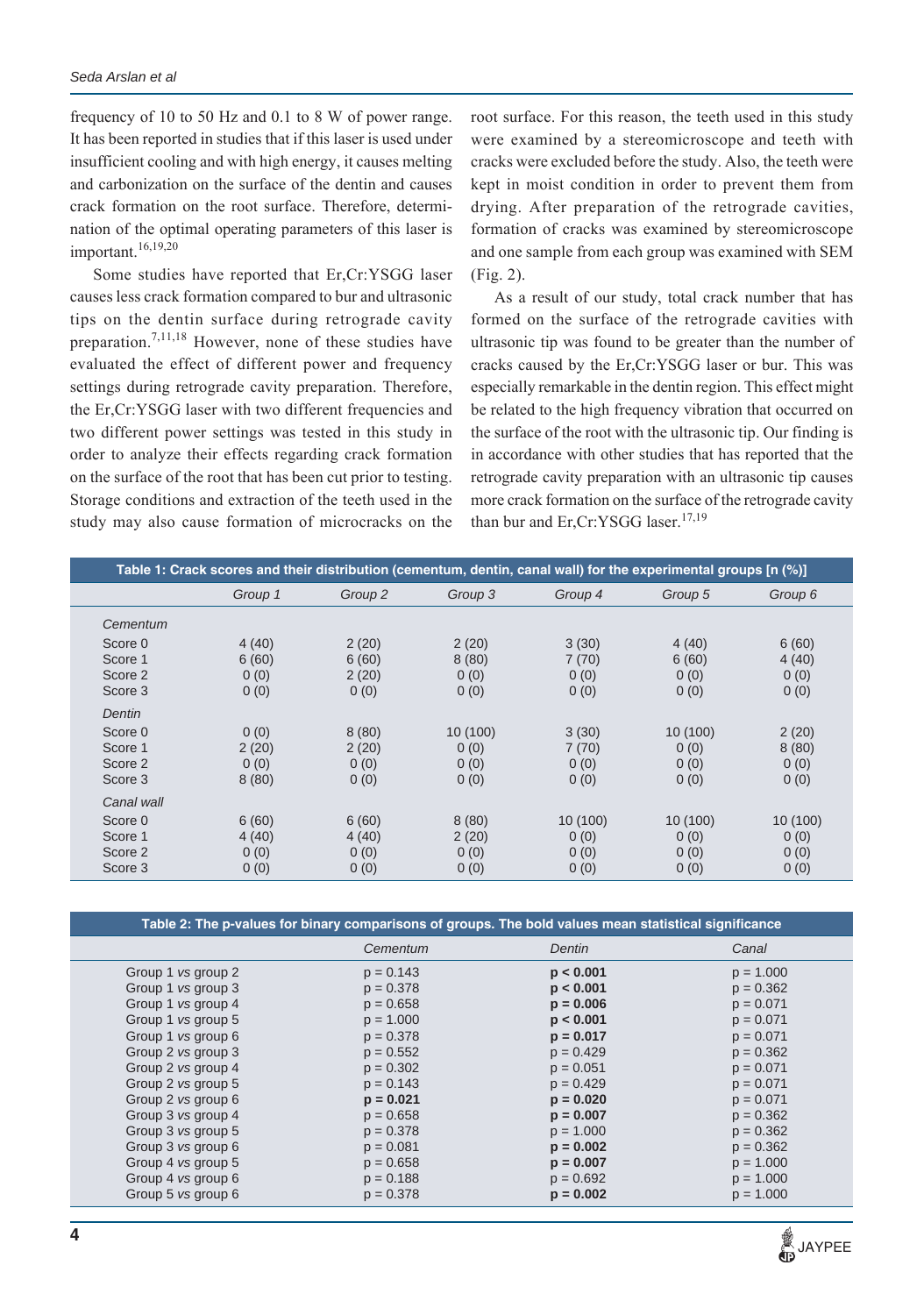*Comparison of Crack Formation in Retrograde Cavities Prepared with Ultrasound, Er,Cr:YSGG Laser or Bur: An ex vivo Study*

The power (W) setting of the laser had little, if any, effect in this study. When groups 2 and 4 (3.5 W and 4 W power settings, respectively) were compared, only a slight (but insignificant) increase in the number of dentinal cracks was found. When groups 3 and 5 (3.5 W and 4 W power settings respectively) were compared, again no significant difference was found at the cementum, dentin and canal locations. However, when groups of identical power, but different frequencies were compared (group 2 against 3 and group 4 against 5), a significant difference was found for dentinal cracks; the higher frequency group (group 4, 30 Hz) had more cracks in comparison to the low frequency group (group 5.20 Hz). From these results, it is deduced that the power setting of 3.5 W or 4 W does not make a big difference, but a frequency of 30 Hz increases the risk of crack. Considering this and viewing the number of cracks shown in Table 1, it is suggested that the safest setting for the laser device is 4 W at 20 Hz frequency (group 5). This setting (group 5) also appears to be safer (causes less crack formation) than the ultrasonic group (group 1) and the bur group (group 6), at least in the dentin and canal wall region.

In many of the studies that examined the formation of cracks on the surface of retrograde cavity, it was reported that most of the cracks were seen particularly in the area of cementum.21 This may be because the cementum is thinner than dentin in the operatory field. Our study supports this previous finding, as the total number of teeth with cemental, dentinal and canal cracks were 39, 27 and 10 respectively.

# **CONCLUSION**

Within the limits of this study, it is concluded that ultrasonic root-end preparation is the most aggressive technique. The high frequency (Hz) laser setting, but not the power (W) setting was associated with crack formation. The most favorable laser setting was found to be the one used in group 5; it was generally safer also than the ultrasound and the bur groups.

# **REFERENCES**

- 1. Kim S, Kratchman S. Modern endodontic surgery concepts and practice: A review. J Endod 2006;32:601-23.
- 2. von Arx T, Walker WA 3rd. Microsurgical instruments for rootend cavity preparation following apicoectomy: A literature review. Endod Dent Traumatol 2000;16:47-62.
- 3. Peters CI, Peters OA, Barbakow F. An in vitro study comparing root-end cavities prepared by diamond-coated and stainless steel ultrasonic retrotips. Int Endo J 2001;34: 142-48.
- 4. Khabbaz MG, Kerezoudis NP, Aroni E, Tsatsas V. Evaluation of different methods for the root-end cavity preparation. Oral Surg Oral Med Oral Pathol Oral Radiol Endod 2004;98: 237-42.
- 5. Beling KL, Marshall JG, Morgan LA, Baumgartner JC. Evaluation for cracks associated with ultrasonic root-end preparation of gutta-percha filled canals. J Endo 1997;23: 323-26.
- 6. Bernardes RA, Moraes IG, Garcia RB, Bernardineli N, Baldi JV, Victorino FR, Vasconcelos BC, Duarte MAH, Bramante CM. Evaluation of apical cavity preparation with a new type of ultrasonic diamond tip. Journal of Endodontics 2007;33:484-87.
- 7. Lin CP, Chou HG, Kuo JC, Lan WH. The quality of ultrasonic root-end preparation: A quantitative study. J Endo 1998;24: 666-70.
- 8. De Bruyne MA, De Moor RJ. SEM analysis of the integrity of resected root apices of cadaver and extracted teeth after ultrasonic root-end preparation at different intensities. Int Endo J 2005;38: 310-19.
- 9. Waplington M, Lumley PJ, Walmsley AD. Incidence of root face alteration after ultrasonic retrograde cavity preparation. Oral Surg Oral Med Oral Pathol Oral Radiol Endod 1997;83: 387-92.
- 10. Abedi HR, Van Mierlo BL, Wilder-Smith P, Torabinejad M. Effects of ultrasonic root-end cavity preparation on the root apex. Oral Surg Oral Med Oral Pathol Oral Radiol Endod 1995;80: 207-13.
- 11. Karlovic Z, Pezelj-Ribaric S, Miletic I, Jukic S, Grgurevic J, Anic I. Erbium: YAG laser versus ultrasonic in preparation of root-end cavities. J Endo 2005;31:821-23.
- 12. Lee BS, Lin PY, Chen MH, Hsieh TT, Lin CP, Lai JY, Lan WH. Tensile bond strength of Er,Cr:YSGG laser-irradiated human dentin and analysis of dentin-resin interface. Dent Materials 2007;23:570-78.
- 13. Secilmis A, Altintas S, Usumez A, Berk G. Evaluation of mineral content of dentin prepared by erbium, chromium: Yttrium scandium gallium garnet laser. Lasers Med Sci 2008; 23:421-25.
- 14. Basaran G, Ozer T, Berk N, Hamamci O. Etching enamel for orthodontics with an erbium, chromium: Yttrium-scandiumgallium-garnet laser system. Angle Orthodont 2007;77:117-23.
- 15. Adu-Arko AY, Sidhu SK, McCabe JF, Pashley DH. Effect of an Er,Cr:YSGG laser on water perfusion in human dentine. Europ J Oral Sci 2010;118:483-88.
- 16. Hossain M, Kimura Y, Nakamura Y, Yamada Y, Kinoshita JI, Matsumoto K. A study on acquired acid resistance of enamel and dentin irradiated by Er,Cr:YSGG laser. J Clin Laser Med Surg 2001;19:159-63.
- 17. Noori ZT, Fekrazad R, Eslami B, Etemadi A, Khosravi S, Mir M. Comparing the effects of root surface scaling with ultrasound instruments and Er,Cr:YSGG laser. Lasers Med Sci 2008;23:283-87.
- 18. Camargo Villela Berbert FL, de Faria-Júnior NB, Tanomaru-Filho M, Guerreiro-Tanomaru JM, Bonetti-Filho I, Leonardo Rde T, et al. An in vitro evaluation of apicoectomies and retropreparations using different methods. Oral Surg Oral Med Oral Pathol Oral Radiol Endod 2010;110:57-63.
- 19. Rahimi S, Yavari HR, Shahi S, Zand V, Shakoui S, Reyhani MF. Comparison of the effect of Er,Cr-YSGG laser and ultrasonic retrograde root-end cavity preparation on the integrity of root apices. J Oral Sci 2010;52:77-81.
- 20. Taschieri S, Testori T, Francetti L, Del Fabbro M. Effects of ultrasonic root end preparation on resected root surfaces: SEM evaluation. Oral Surg Oral Med Oral Pathol Oral Radiol Endod 2004;98:611-18.